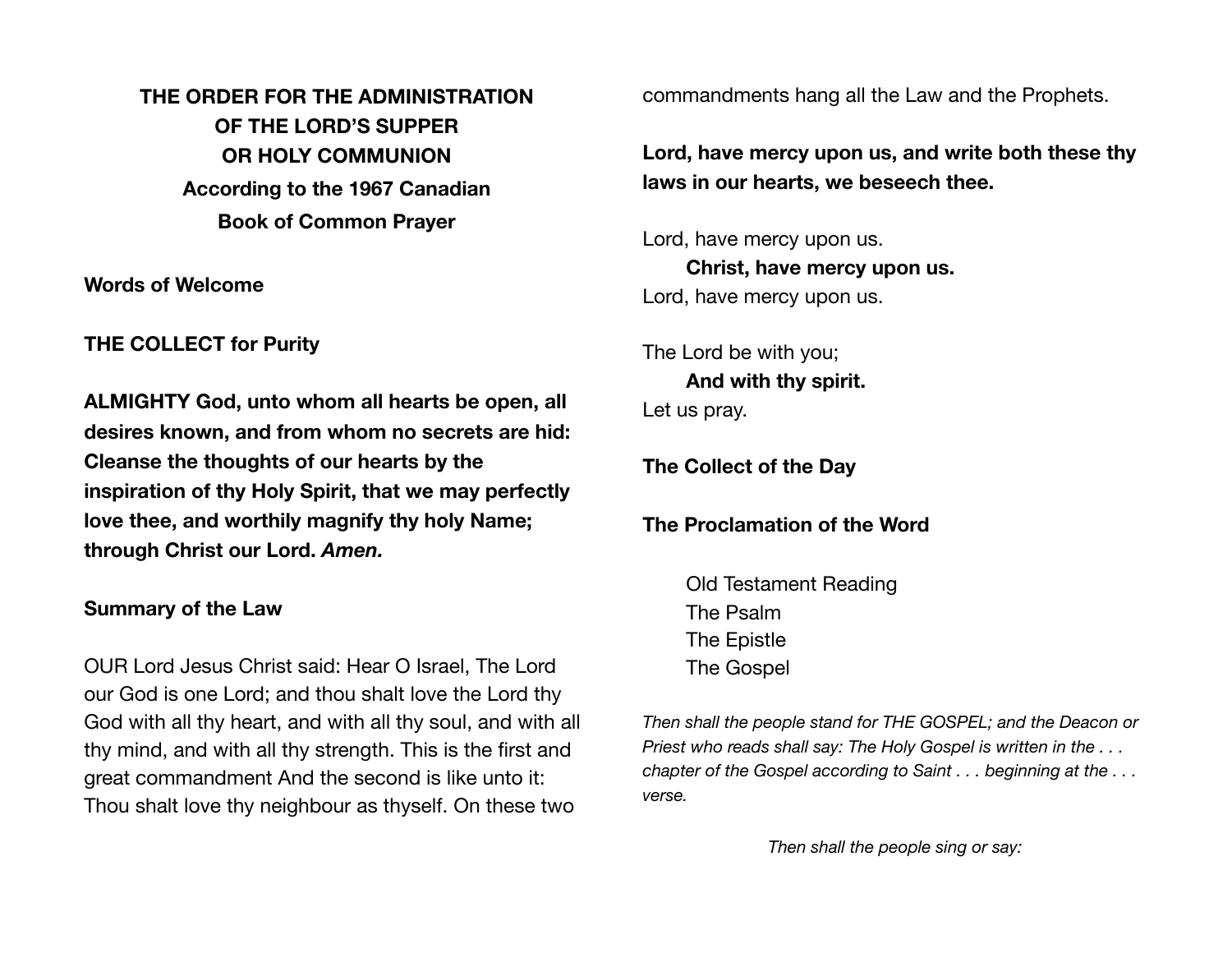## **Glory be to thee, O Lord.**

*And after the reading of the Gospel they shall sing or say:* **Praise be to thee, O Christ.** 

*The Sermon* 

## **The Nicene Creed**

I BELIEVE in one God the Father Almighty, Maker of heaven and earth, And of all things visible and invisible: And in one Lord Jesus Christ, the only-begotten Son of God, Begotten of the Father before all worlds; God, of God; Light, of Light; Very God, of very God; Begotten, not made; Being of one substance with the Father; Through whom all things were made: Who for us men and for our salvation came down from heaven, And was incarnate by the Holy Ghost of the Virgin Mary, And was made man, And was crucified also for us under Pontius Pilate. He suffered and was buried, And the third day he rose again according to the Scriptures, And ascended into heaven, And sitteth on the right hand of the Father. And he shall come again with glory to judge both the quick and the dead: Whose kingdom shall have no end. And I believe in the Holy Ghost, The Lord, The Giver of Life, Who proceedeth from the Father and the Son, Who with the Father and the Son together is worshipped and glorified, Who spake by the Prophets. And I believe One, Holy, Catholic, and Apostolic

Church. I acknowledge one Baptism for the remission of sins. And I look for the Resurrection of the dead, And the Life of the world to come. Amen.

# **THE OFFERTORY SENTENCE**

The table is prepared for the celebration of the Lord's Supper & the Offering is Received

*Then may be said or sung:*

**BLESSED be thou, LORD God of Israel, for ever and ever. All that is in the heaven and in the earth is thine. All things come of thee, and of thine own have we given thee.** 

*1 Chronicles 29. 10, 11, 14.*

# *The Prayer of the People*

*Let us pray for Christ's holy Catholic Church.* 

Let us pray for peace on earth and for the unity of all Christian people.

Let us pray for our missionaries at home and abroad. Let us remember before God those of our brethren who have departed this life and are at rest.

Let us pray for the whole state of Christ's Church militant here in earth.

ALMIGHTY and everliving God, who by thy holy Apostle hast taught us to make prayers and supplications, and to give thanks, for all men: We humbly beseech thee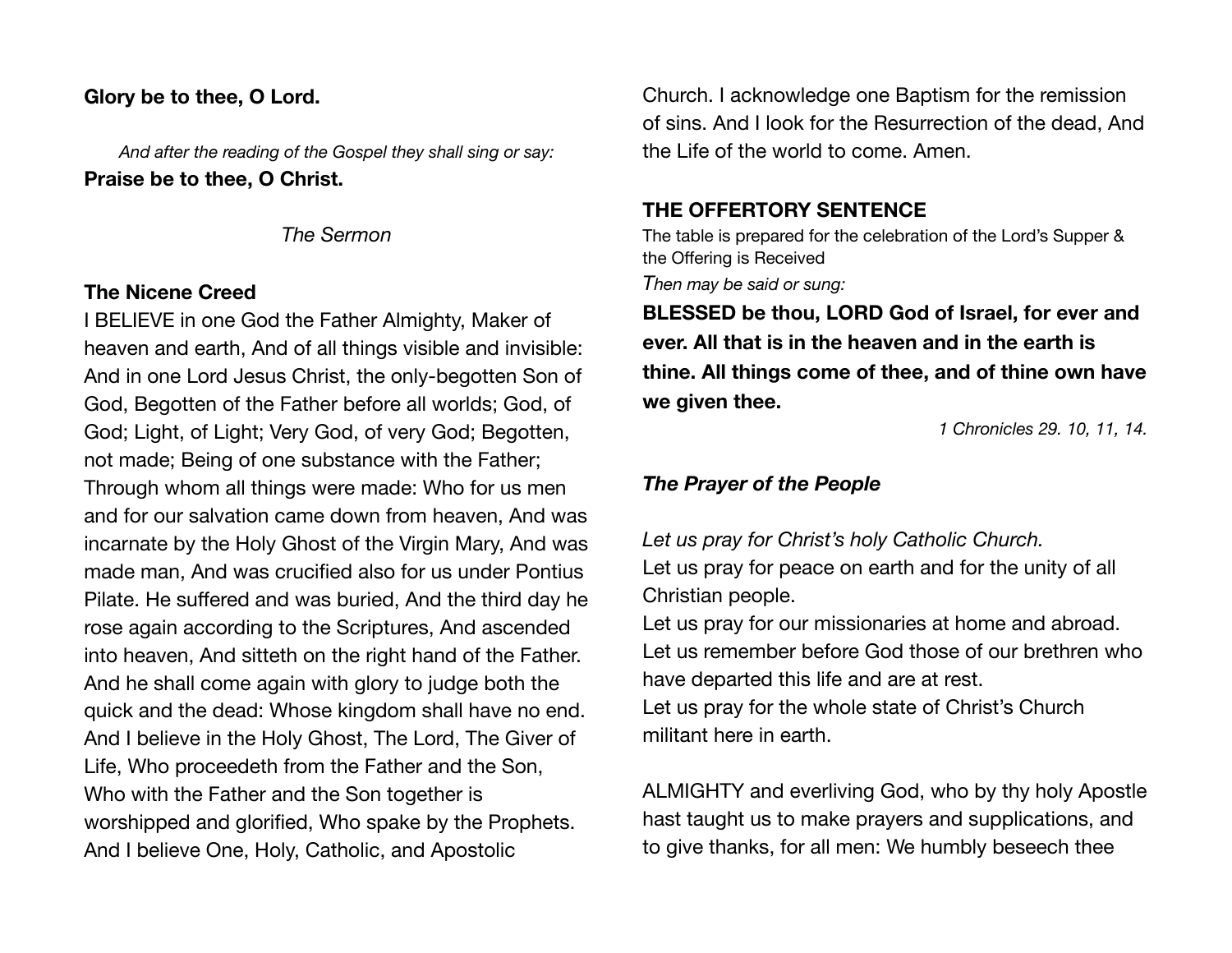most mercifully *to accept our alms and oblations*, and to receive these our prayers, which we offer unto thy Divine Majesty; beseeching thee to inspire continually the universal Church with the spirit of truth, unity, and concord: And grant that all they that do confess thy holy Name may agree in the truth of thy holy Word, and live in unity and godly love.

We beseech thee also to lead all nations in the way of righteousness; and so to guide and direct their governors and rulers, that thy people may enjoy the blessings of freedom and peace: And grant unto thy servant *ELIZABETH* our Queen, and to all that are put in authority under her, that they may truly and impartially administer justice, to the maintenance of thy true religion and virtue.

Give grace, O heavenly Father, to all Bishops, Priests, and Deacons, *and specially to thy servant N. our Bishop*, that they may both by their life and doctrine set forth thy true and living Word, and rightly and duly administer thy holy Sacraments: Prosper, we pray thee, all those who proclaim the Gospel of thy kingdom among the nations: And to all thy people give thy heavenly grace, and specially to this congregation here present, that, with meek heart and due reverence, they may hear and receive thy holy Word; truly serving thee in holiness and righteousness all the days of their life. And we most humbly beseech thee of thy goodness, O Lord, to comfort and succour all them, who in this

transitory life are in trouble, sorrow, need, sickness, or any other adversity,*especially those for whom our prayers are desired.*

We remember before thee, O Lord, all thy servants departed this life in thy faith and fear: and we bless thy holy Name for all who in life and death have glorified thee; beseeching thee to give us grace that, rejoicing in their fellowship, we may follow their good examples, and with them be partakers of thy heavenly kingdom. Grant this, O Father, for Jesus Christ's sake, our only Mediator and Advocate, to whom, with thee and the Holy Ghost, be all honour and glory, world without end. *Amen.*

#### *Invitation to Confession of Sins*

YE that do truly and earnestly repent you of your sins, and are in love and charity with your neighbours, and intend to lead the new life, following the commandments of God, and walking from henceforth in his holy ways: Draw near with faith, and take this holy Sacrament to your comfort; and make your humble confession to Almighty God,

**ALMIGHTY God, Father of our Lord Jesus Christ, Maker of all things, Judge of all men: We acknowledge and confess our manifold sins and**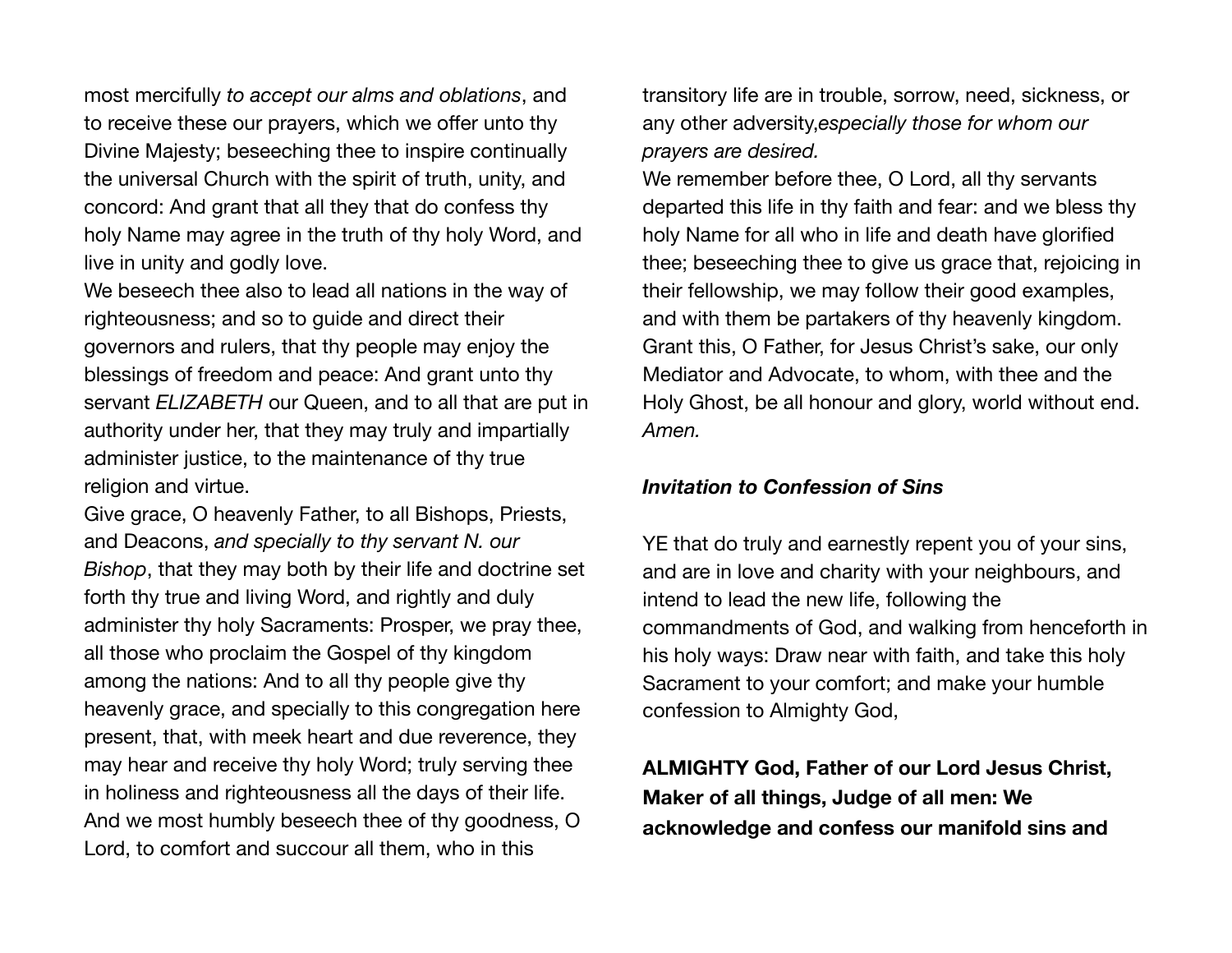**wickedness, Which we from time to time most grievously have committed, By thought, word, and deed, Against thy Divine Majesty. We do earnestly repent, And are heartily sorry for these our misdoings. Have mercy upon us, most merciful Father; For thy Son our Lord Jesus Christ's sake, Forgive us all that is past; And grant that we may ever hereafter Serve and please thee In newness of life, To the honour and glory of thy Name; Through Jesus Christ our Lord. Amen.** 

*Then shall the Priest (or the Bishop if he be present) stand up, and turning himself to the people, pronounce this Absolution:*

ALMIGHTY God, our heavenly Father, who of his great mercy hath promised forgiveness of sins to all them that with hearty repentance and true faith turn unto him: Have mercy upon you; pardon and deliver you from all your sins; confirm and strengthen you in all goodness; and bring you to everlasting life; through Jesus Christ our Lord. *Amen.*

#### *Then shall the Priest say:*

Hear what comfortable words our Saviour Christ saith unto all that truly turn to him.

**COME unto me all that labour and are heavy laden, and 1 will refresh you.** 

**God so loved the world, that he gave his onlybegotten Son, to the end that all that believe in him should not perish, but have eternal life.** 

*St John 3. 16.*

Hear also what Saint Paul saith. **This is a true saying, and worthy of all to be received, that Christ Jesus came into the world to save sinners.** 

*1 Timothy 1. 15.*

Hear also what Saint John saith.

**If any one sin, we have an Advocate with the Father, Jesus Christ the righteous; and he is the propitiation for our sins.** 

*1 St John 2. 1, 2.*

# **THANKSGIVING AND CONSECRATION**

THE Lord be with you; **And with thy spirit.** Lift up your hearts; **We lift them up unto the Lord.** Let us give thanks unto our Lord God; **It is meet and right so to do.**

IT is very meet, right, and our bounden duty, that we should at all times, and in all places give thanks unto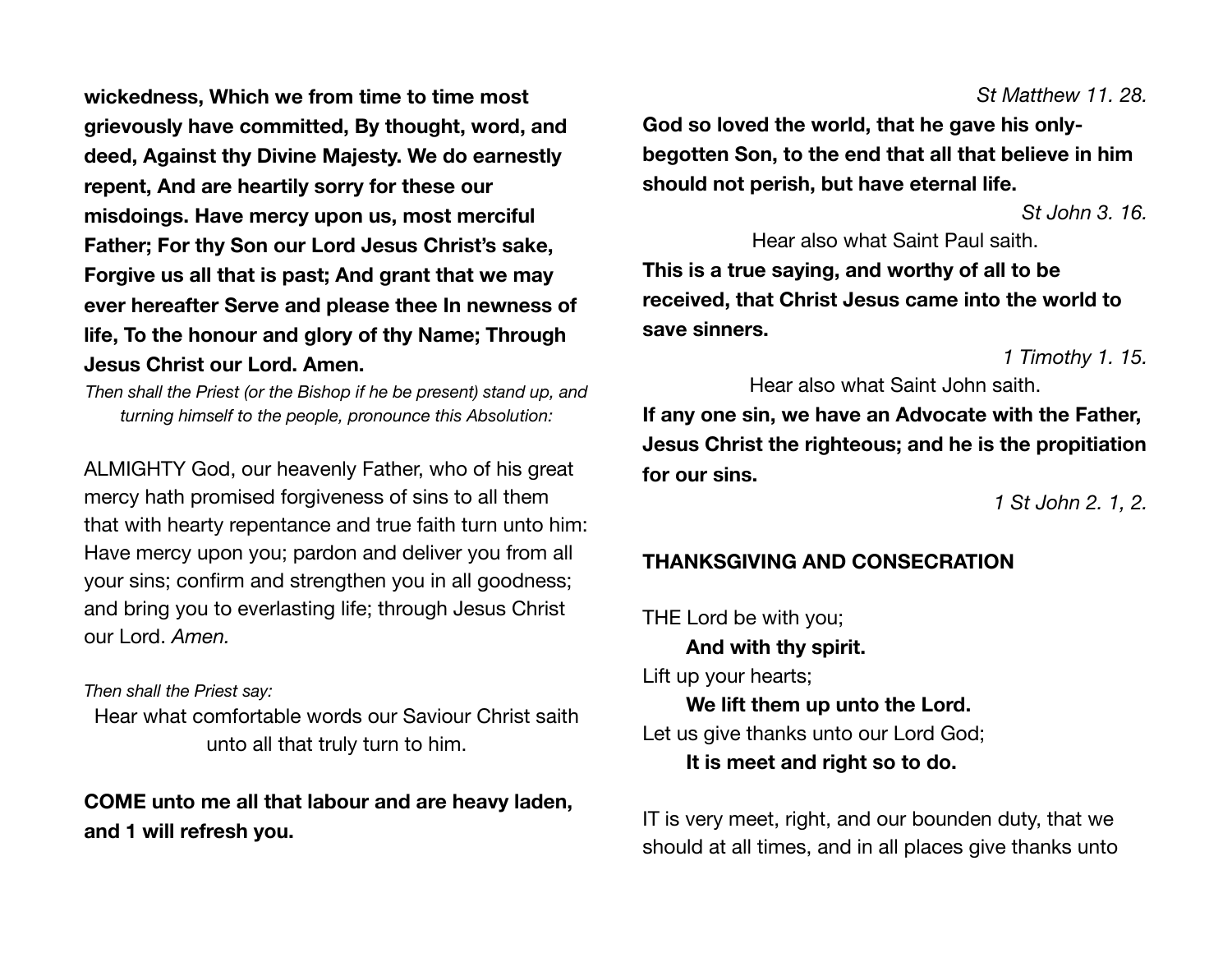thee, O Lord, Holy Father, Almighty, Everlasting God, Creator and Preserver of all things. *Here shall follow the Proper Preface, if there be any specially appointed, or else immediately shall be said or sung:*

THEREFORE with Angels and Archangels, and with all the company of heaven, we laud and magnify thy glorious Name; evermore praising thee and saying:

# **HOLY, Holy, Holy, Lord God of hosts, Heaven and earth are full of thy glory. Glory be to thee, O Lord Most High.**

# **BLESSED is he that cometh in the Name of the Lord: Hosanna in the highest.**

BLESSING and glory and thanksgiving be unto thee Almighty God, our heavenly Father, who of thy tender mercy didst give thine only Son Jesus Christ to take our nature upon him, and to suffer death upon the Cross for our redemption; who made there, by his one oblation of himself once offered, a full, perfect, and sufficient sacrifice, oblation, and satisfaction, for the sins of the whole world; and did institute, and in his holy Gospel command us to continue, a perpetual memorial of that his precious death, until his coming again.

Hear us, O merciful Father, we most humbly beseech thee; and grant that we receiving these thy creatures of bread and wine, according to thy Son our Saviour Jesus Christ's holy institution, in remembrance of his death and passion, may be partakers of his most blessed Body and Blood; who, in the same night that he was betrayed, took Bread; and, when he had given thanks, he brake it; and gave it to his disciples, saying, Take, eat; this is my Body which is given for you: Do this in remembrance of me. Likewise after supper he took the Cup; and, when he had given thanks, he gave it to them, saying, Drink ye all, of this; for this is my Blood of the new Covenant, which is shed for you and for many for the remission of sins: Do this, as oft as ye shall drink it, in remembrance of me.

Wherefore, O Father, Lord of heaven and earth, we thy humble servants, with all thy holy Church, remembering the precious death of thy beloved Son, his mighty resurrection, and glorious ascension, and looking for his coming again in glory, do make before thee, in this sacrament of the holy Bread of eternal life and the Cup of everlasting salvation, the memorial which he hath commanded; And we entirely desire thy fatherly goodness mercifully to accept this our sacrifice of praise and thanksgiving, most humbly beseeching thee to grant, that by the merits and death of thy Son Jesus Christ, and through faith in his blood, we and all thy whole Church may obtain remission of our sins, and all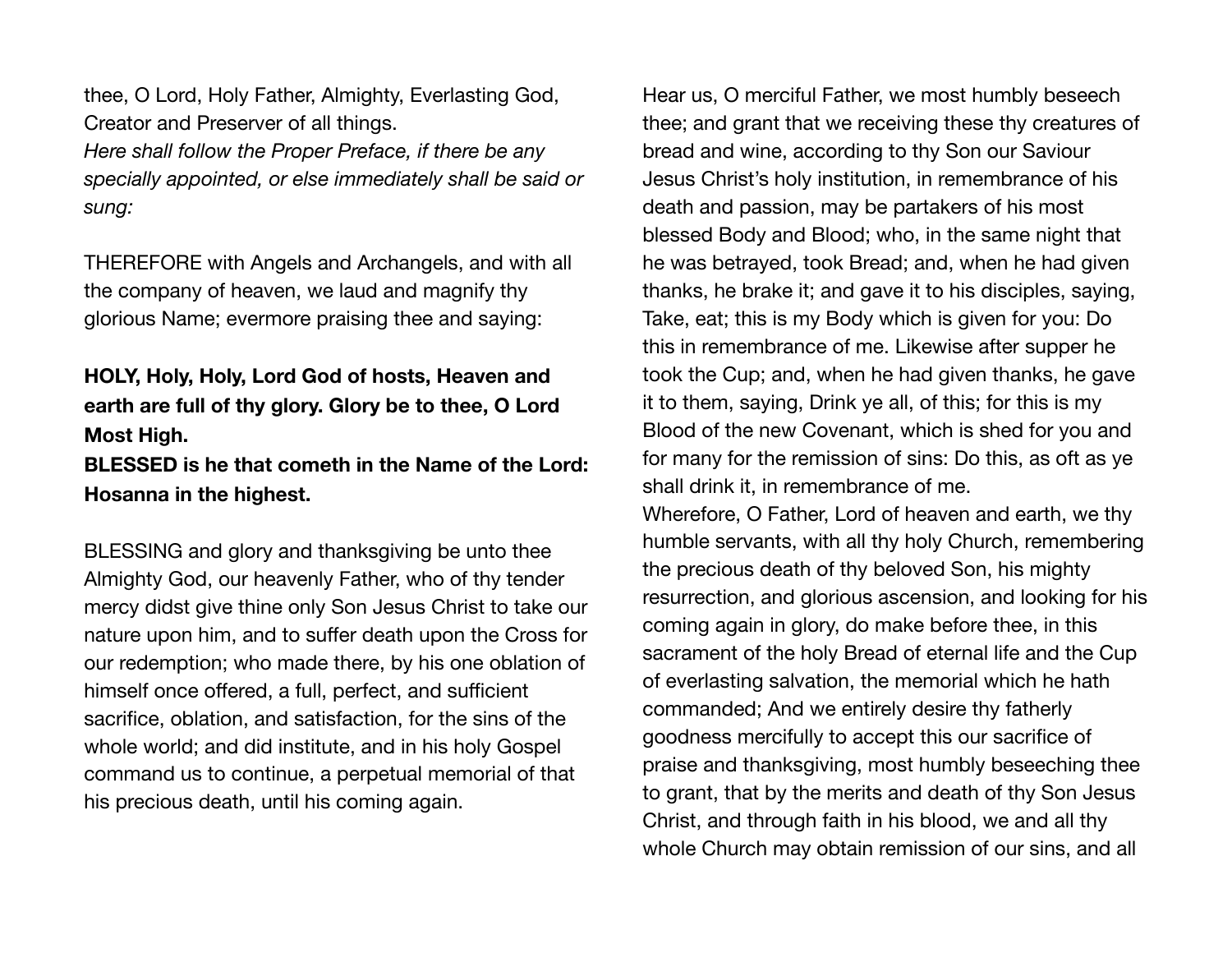other benefits of his passion; And we pray that by the power of thy Holy Spirit, all we who are partakers of this holy Communion may be fulfilled with thy grace and heavenly benediction; through Jesus Christ our Lord, by whom and with whom, in the unity of the Holy Spirit, all honour and glory be unto thee, O Father Almighty, world without end. **Amen.**

*After a short period of silence the Priest shall say:*

THE peace of the Lord be always with you; **And with thy spirit.**

**WE do not presume to come to this thy Table, O merciful Lord, Trusting in our own righteousness, But in thy manifold and great mercies. We are not worthy So much as to gather up the crumbs under thy Table. But thou art the same Lord, Whose property is always to have mercy: Grant us therefore, gracious Lord, So to eat the Flesh of thy dear Son Jesus Christ, And to drink his Blood, That our sinful bodies may be made clean by his Body, And our souls washed through his most precious Blood, And that we may evermore dwell in him, And he in us. Amen.** 

*O LAMB of God,* 

*that takest away the sin of the world, have mercy upon us.*

*O Lamb of God, that takest away the sin of the world, have mercy upon us.*

*O Lamb of God, that takest away the sin of the world, grant us thy peace.* 

### **THE COMMUNION is Shared**

Let us pray.

**OUR Father who art in heaven, Hallowed be thy Name, Thy kingdom come, Thy will be done, on earth as it is in heaven. Give us this day our daily bread; And forgive us our trespasses, As we forgive them that trespass against us; And lead us not into temptation, But deliver us from evil. For thine is the kingdom, the power, and the glory, For ever and ever. Amen.** 

ALMIGHTY and everliving God, we most heartily thank thee that thou dost graciously feed us, in these holy mysteries, with the spiritual food of the most precious